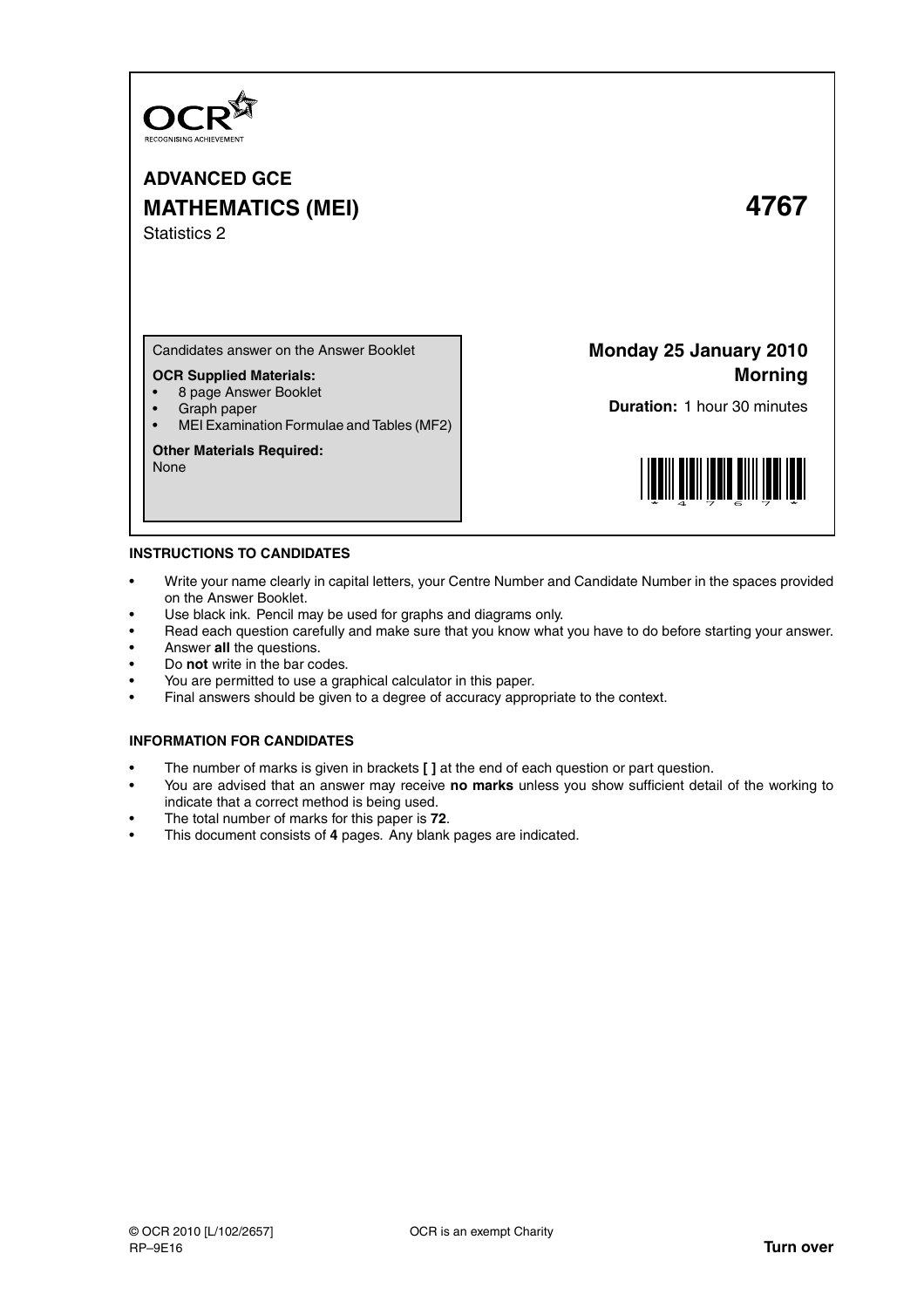**1** A pilot records the take-off distance for his light aircraft on runways at various altitudes. The data are shown in the table below, where *a* metres is the altitude and *t* metres is the take-off distance. Also shown are summary statistics for these data.

| $\boldsymbol{a}$                                                                                                |     | 300 | 600 | 900 | 1200 | 1500 | 1800 |  |
|-----------------------------------------------------------------------------------------------------------------|-----|-----|-----|-----|------|------|------|--|
|                                                                                                                 | 635 | 704 | 776 | 836 | 923  | 1008 | 1105 |  |
| $n = 7$ $\Sigma a = 6300$ $\Sigma t = 5987$ $\Sigma a^2 = 8190000$ $\Sigma t^2 = 5288931$ $\Sigma at = 6037800$ |     |     |     |     |      |      |      |  |

- **(i)** Draw a scatter diagram to illustrate these data. **[3]**
- **(ii)** State which of the two variables *a* and *t* is the independent variable and which is the dependent variable. Briefly explain your answer. **[3]**
- **(iii)** Calculate the equation of the regression line of *t* on *a*. **[5]**
- **(iv)** Use the equation of the regression line to calculate estimates of the take-off distance for altitudes
	- (*A*) 800 metres,
	- (*B*) 2500 metres.

Comment on the reliability of each of these estimates. **[4]**

- (v) Calculate the value of the residual for the data point where  $a = 1200$  and  $t = 923$ , and comment on its sign. **[4]**
- **2** On average 2% of a particular model of laptop computer are faulty. Faults occur independently and randomly.
	- **(i)** Find the probability that exactly 1 of a batch of 10 laptops is faulty. **[3]**
	- **(ii)** State the conditions under which the use of a Poisson distribution is appropriate as an approximation to a binomial distribution. **[2]**
	- **(iii)** A school buys a batch of 150 of these laptops. Use a Poisson approximating distribution to find the probability that
		- (*A*) there are no faulty laptops in the batch, **[3]**
		- (*B*) there are more than the expected number of faulty laptops in the batch. **[3]**
	- **(iv)** A large company buys a batch of 2000 of these laptops for its staff.
		- (*A*) State the exact distribution of the number of faulty laptops in this batch. **[2]**
		- (*B*) Use a suitable approximating distribution to find the probability that there are at most 50 faulty laptops in this batch. **[5]**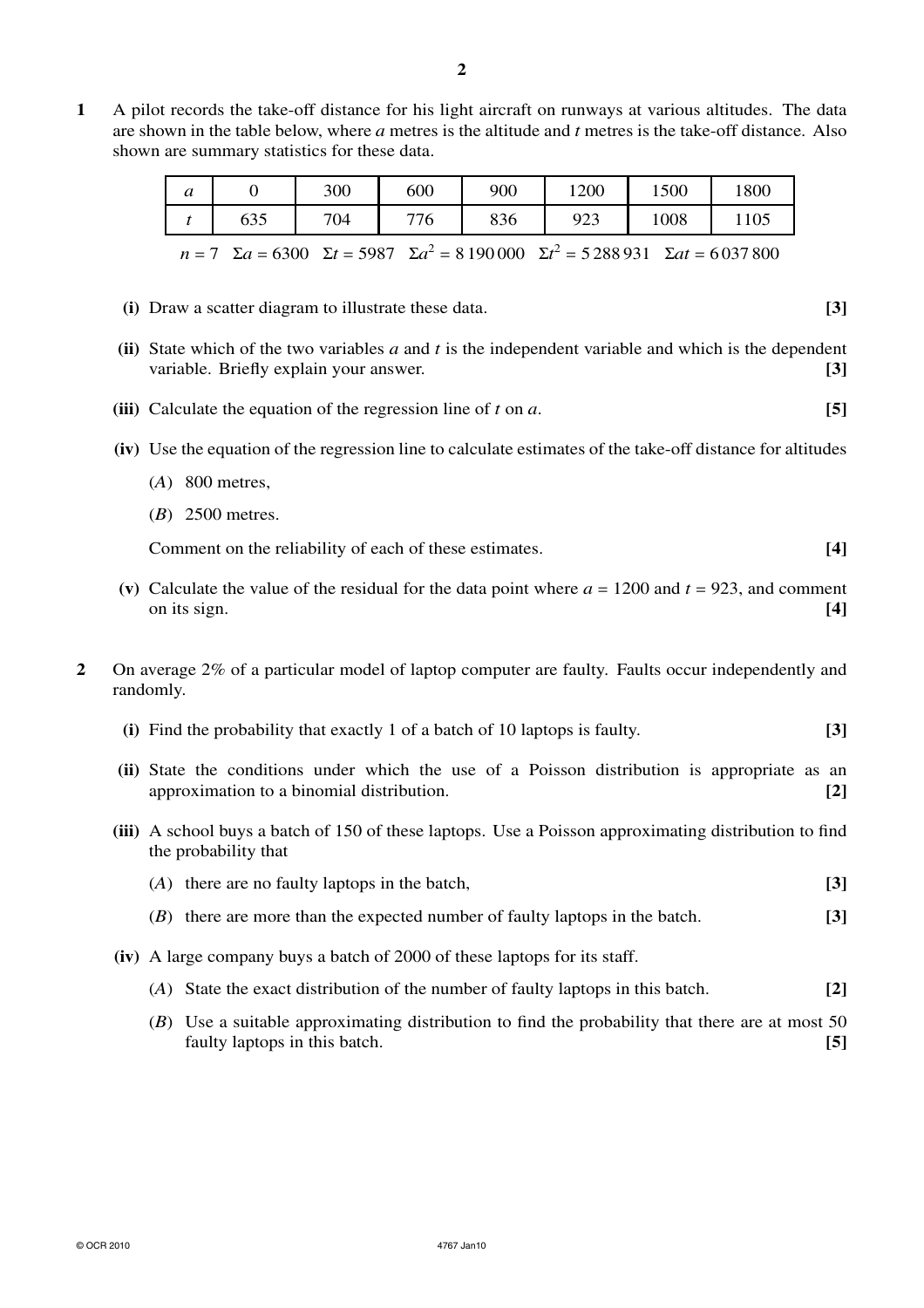- **3** In an English language test for 12-year-old children, the raw scores, *X*, are Normally distributed with mean 45.3 and standard deviation 11.5.
	- **(i)** Find

$$
(A) \quad P(X < 50), \tag{3}
$$

$$
(B) \ \ P(45.3 < X < 50). \tag{2}
$$

- **(ii)** Find the least raw score which would be obtained by the highest scoring 10% of children. **[3]**
- **(iii)** The raw score is then scaled so that the scaled score is Normally distributed with mean 100 and standard deviation 15. This scaled score is then rounded to the nearest integer. Find the probability that a randomly selected child gets a rounded score of exactly 111. **[4]**
- **(iv)** In a Mathematics test for 12-year-old children, the raw scores, *Y*, are Normally distributed with mean  $\mu$  and standard deviation  $\sigma$ . Given that  $P(Y < 15) = 0.3$  and  $P(Y < 22) = 0.8$ , find the values of  $\mu$  and  $\sigma$ . **[5]**

**[Question 4 is printed overleaf.]**